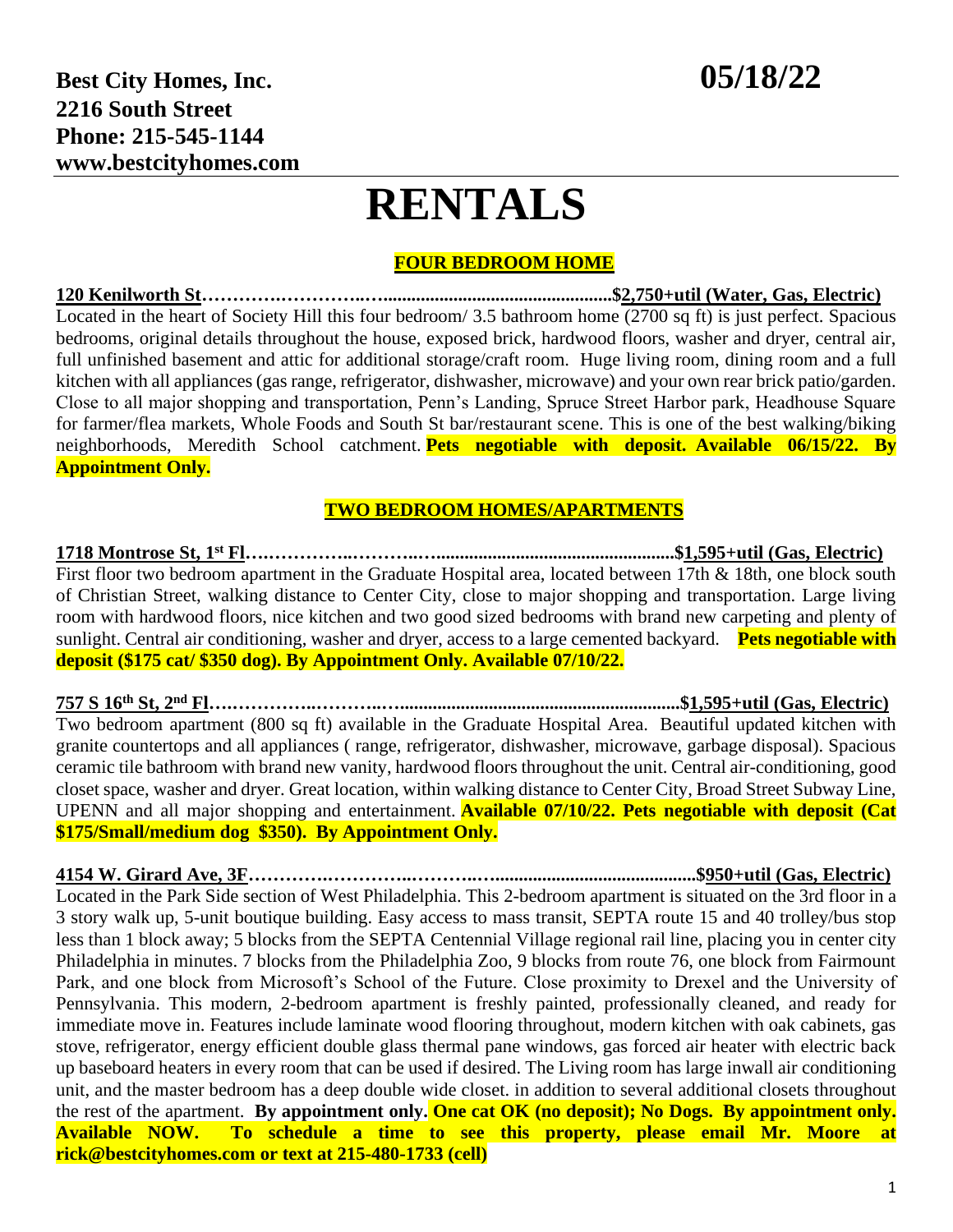#### **ONE BEDROOM APARTMENTS**

**1844 Memphis St. ………….…………..…………........................................\$1,450+util (Gas, Electric, Water)** Nicely renovated one-bedroom classic Philadelphia townhouse located on a wonderful block in Fishtown. Features include an upgraded kitchen with new shaker style kitchen cabinets, trendy black granite countertops, new dishwasher, built in microwave and garbage disposal. small private first floor side patio/yard and recessed lighting throughout the first floor. The basement is fully cemented and unfinished with a new washer and dryer. Nicely refinished oak steps leading from the first floor to the second floor opening up into a light filled bedroom with recessed lighting, a separate work at home area and brand-new bathroom with shower. Beautiful engineered wood floors throughout the property highlight this exquisitely redone home. **Cat OK with deposit (\$175, spayed/neutered, 1yo+) 1 Dog Negotiable. Available NOW. By appointment only.**

**1358 South Street, Apt 2R…….…………..………..…............................................\$1,325+util (Gas, Electric)** Modern one bedroom apartment (450 sq ft) with hardwood floors throughout , ceramic tile bathroom, kitchen with dishwasher, microwave , stove and refrigerator. Ceiling fans , good closet space, washer and dryer in the unit. This is a great location, in the heart of the city, blocks away from City Hall, steps away from Broad St subway, all major shopping and entertainment. **One cat okay with \$175 deposit**. **By appointment only. Available 06/10/22.**

**4021 W. Girard Ave, 1 st FL……….…………..…………...........................................\$895+util (Gas, Electric)** Available for immediate occupancy, great location near the Philadelphia Zoo, 1 block from the Microsoft School, one block from the Septa bus and Trolley line and walking distance to the new Centennial Regional Rail stop that place you in Center City in minutes. This very affordable first floor one bedroom apartment has been freshly painted, professionally cleaned and ready for move in. Additional features include wood laminate flooring, a galley kitchen with stove, new refrigerator and bath with shower stall. **Available NOW. Maximum occupancy** is 2 people. One cat OK (no deposit), sorry NO DOGS. By appointment only. To schedule a time to see this **property, please email Mr. Moore at rick@bestcityhomes.com or text at 215-480-1733 (cell)**

**731 S 16th St, Apt 3F ………….…………..…………..................................................\$1,125+util (Gas, Electric)** Bright and sunny junior one bedroom apartment in Graduate Hospital area. Walking distance to all major shopping and entertainment, Rittenhouse Square, bars and restaurants, Broad St Subway line. Allure flooring in the living room, wall to wall carpeting in the bedroom, window air conditioner, ceramic tile bathroom with a shower stall. Access to coin operated laundry next door. **Cat OK with deposit (\$175). Available 07/01/22. By appointment only.**

### **750 S 16th St, Unit D (3R)…….…………..…………..................................................\$1,295+util (Gas, Electric)** Junior one bedroom apartment within walking distance to Center City, Rittenhouse Square & Broad Street

subway. Central air conditioning, an eat in kitchen with full size appliances, large living room with plenty of light, ceramic tile bathroom & mahogany Konecto wood flooring throughout. Tenants have access to coin operated laundry in the basement. **CAT OK with deposit (\$175). By appointment only. Available 07/10/22.**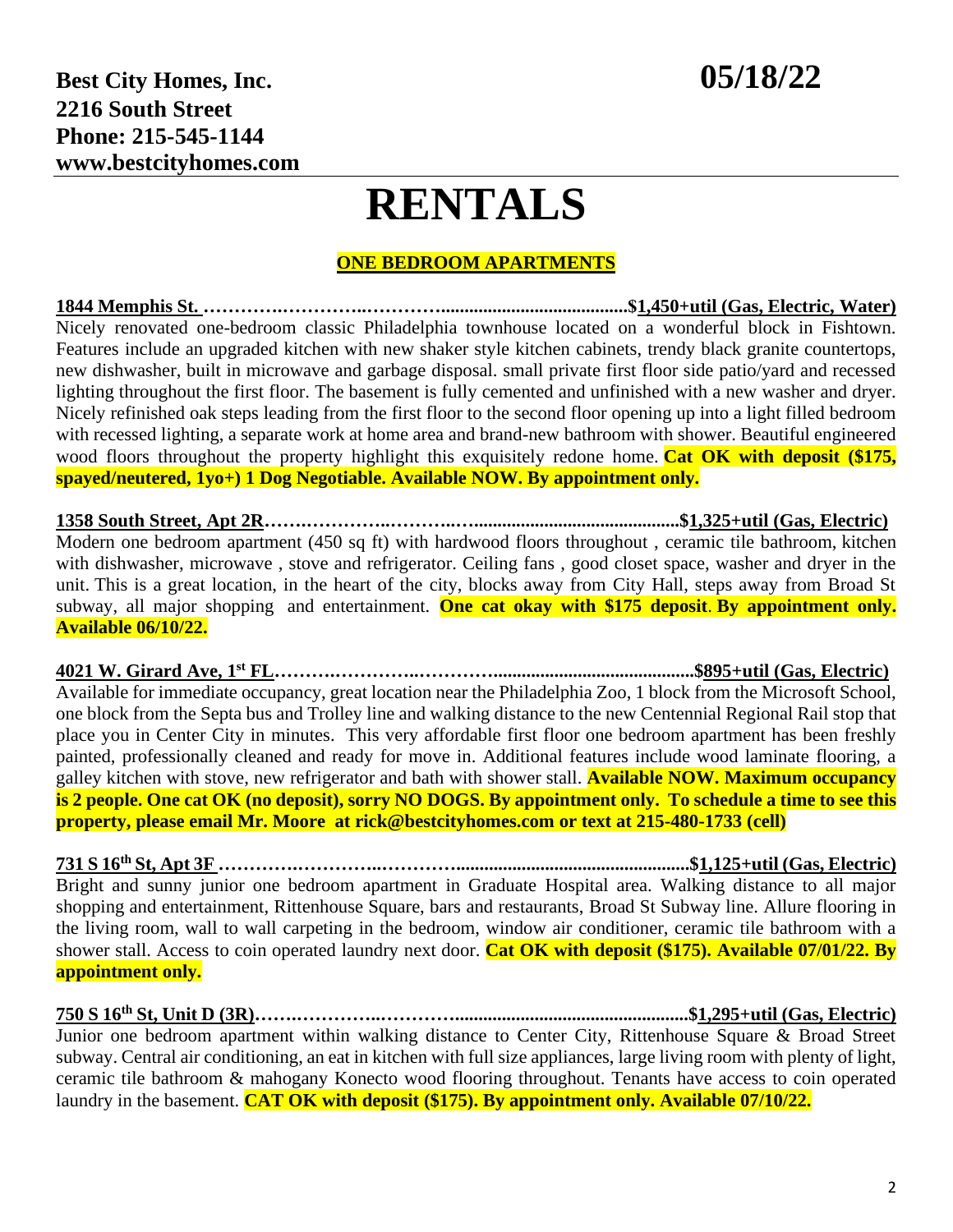### **ONE BEDROOM APARTMENTS**

**1608 South St, 2nd Fl ………….…………..…………......................................................\$1,495+util (Electric)** This spacious one bedroom apartment (800 sq ft) is located in the heart of Graduate Hospital. Walk everywhere, steps away from Broad St subway, shopping , entertainment, walking distance to Rittenhouse Square, City Hall , UArts. Hardwood floors throughout, ceramic tile bathroom, kitchen with plenty of cabinets, electric stove and dishwasher. Washer and dryer in the unit, central air. **Cat OK with deposit (\$150). By Appointment Only. Available 07/10/22.**

**723 S 7th St, 2nd Fl ………….…………..…………..................................................\$1,295+util (Gas, Electric)** Nice one bedroom apartment on a tree lined street in Queen Village (Between Bainbridge St & Fitzwater St), walking distance to all major shopping and entertainment.Wall to wall carpeting in the bedroom, nice pergo floors in the living room and kitchen. Small deck off the living room, ceramic tile bathroom with new vanity, updated kitchen with stove and refrigerator, central air. **Sorry, No Pets. By Appointment Only. Available 07/10/22.**

**2047 Christian St, Apt 3R ………….…………..………….......................................\$1,200+util (Gas, Electric)** Beautifully updated one bedroom apartment ( approx 400 sq ft) with bright and sunny living room with allure flooring and nice bedroom with wall to wall carpeting and breathtaking views of Center City. Updated bathroom with shower stall. Great location- within walking distance to Center City, Rittenhouse Square and South Street, 2 supermarkets, gym and plenty of bars and restaurants. **Rent includes hot water. Sorry, no pets. By Appointment only. Available 07/01/22.**

### **STUDIO APARTMENTS**

**1100 N. 41st St, Apt 3R………….…………..………..........................................................\$795+util (Electric)** Available for immediate occupancy, great location near the Philadelphia Zoo, 2 blocks from the Microsoft School, one block from the Septa bus and Trolley line and walking distance to the new Centennial Regional Rail stop that place you in Center City in minutes. This very affordable bright and sunny studio apartment has been freshly painted, professionally cleaned and ready for move in. Additional features include wood laminate flooring, eat in kitchen/living room with stove and refrigerator kitchen with stove, new refrigerator, and bath with shower utilities and all safe and clean electric . **Available NOW. Maximum occupancy is one person. One cat OK (no deposit), sorry NO DOGS. Viewed by appointment only. To schedule a time to see this property, please email Mr. Moore at rick@bestcityhomes.com or text at 215-480-1733 (cell)**

**2311 Christian St, Apt 2R……….…………..…………...........................................\$975+util (Gas, Electric)** Recently renovated studio apartment (approx. 300SF) with nice kitchen, terra cotta ceramic tile bath with original refinished antique claw foot soaking tub. Air conditioning, energy efficient thermal pane windows, cable/ internet ready, Konecto floors, and coin operated laundry on premises. **One cat OK with deposit (\$175.00). Available 07/01/22. By appointment only.**